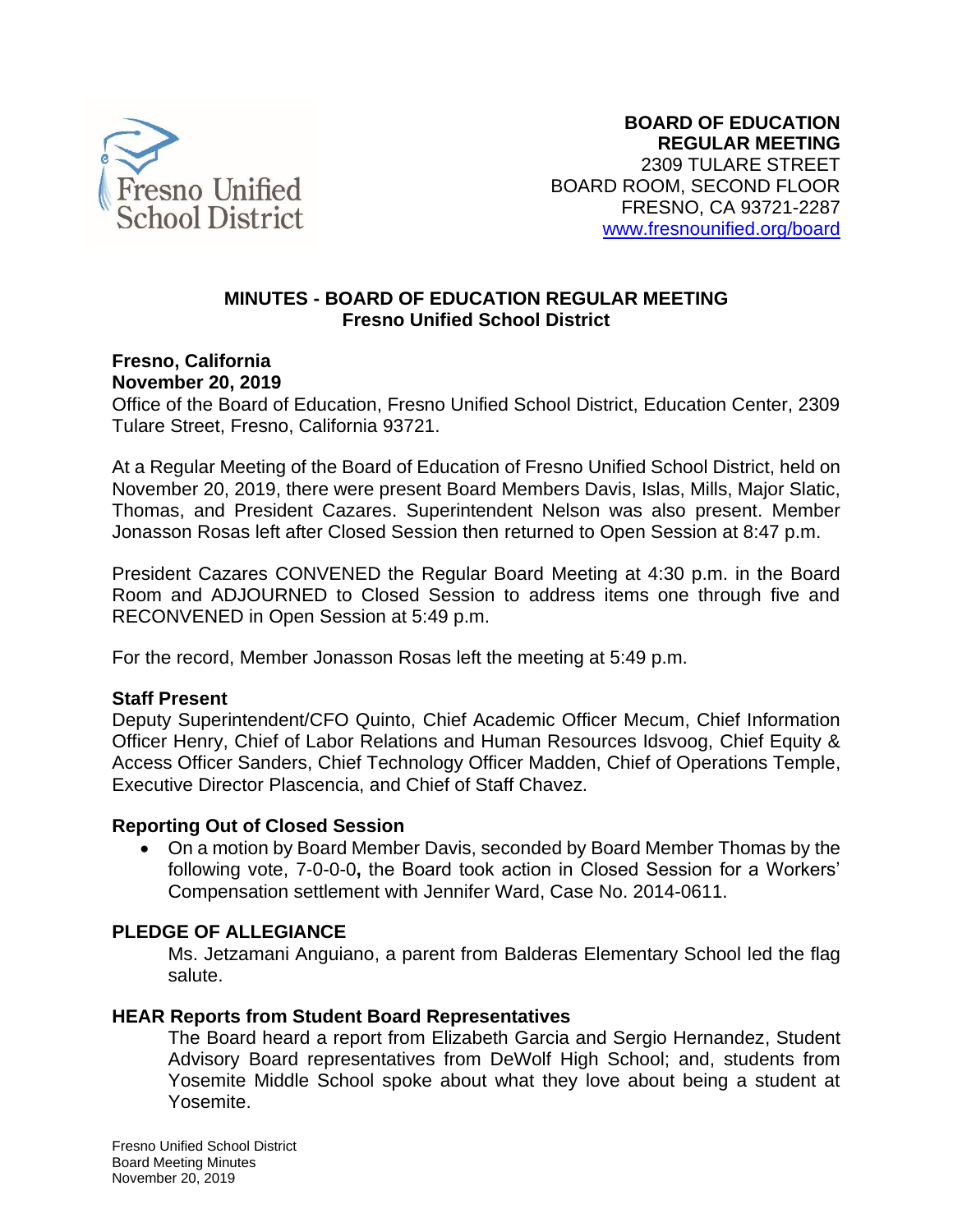## **HEAR Report from Superintendent**

- • Highlighted, with Thanksgiving Break coming up next week it is important to take time to reflect on what we are grateful for- your family, your education, your teams, focusing on gratitude brings so many benefits to our lives, especially as leaders. your health, your opportunities. Superintendent mentioned that just spending time Thank you to all who work hard on behalf of our kids each day.
- • Shared, as we return from Thanksgiving Break parents of our English Learners will receive a personalized video summary of their child's scores on the English used to determine English Learner re-designation of our EL students in Fresno Unified. The videos will be available in the ATLAS Parent Portal and will be sent Language Proficiency Assessments for California (ELPAC). This Assessment is directly to parents if they are signed up for EduText.
- • Shared, the online LCAP Goals Survey is ready for feedback from Students, Parents, Staff and Community. This online survey takes just 5-10 minutes to complete and will help to inform our completion of the next Local Control and Accountability Plan. The LCAP is a plan that describes the district's overall vision for student success and includes investment action aimed to improving performance. Your input is vital to our district determining where we will invest our dollars directly to improve student outcomes.
- • Reminded parents the deadline for School Choice Transfer Applications for the 20/21 school year is December 2. There is a great video to walk you through the School Choice Transfers Application process on our website. You can also complete many of the applications online or you can contact our Transfers Office for assistance.
- • Shared the deadline to nominate a colleague for the 2020 Excellence in Education Awards is close. Nominations close this Friday, November 22.
- • Recognized the great job of students at Cooper Academy who are showing their gratitude in a unique and impactful way by doing a water walk to help a school in Uganda get clean drinking water.

## **BOARD/SUPERINTENDENT COMMUNICATIONS**

 **Student Board Member Camarillo** – Shared shout out for Edison High School Weight Room. Shared quote from student using the weight room. Acknowledged Ms. Russell and Ms. O'Connor for follow-up to his inquiry to Social/Emotional training for staff.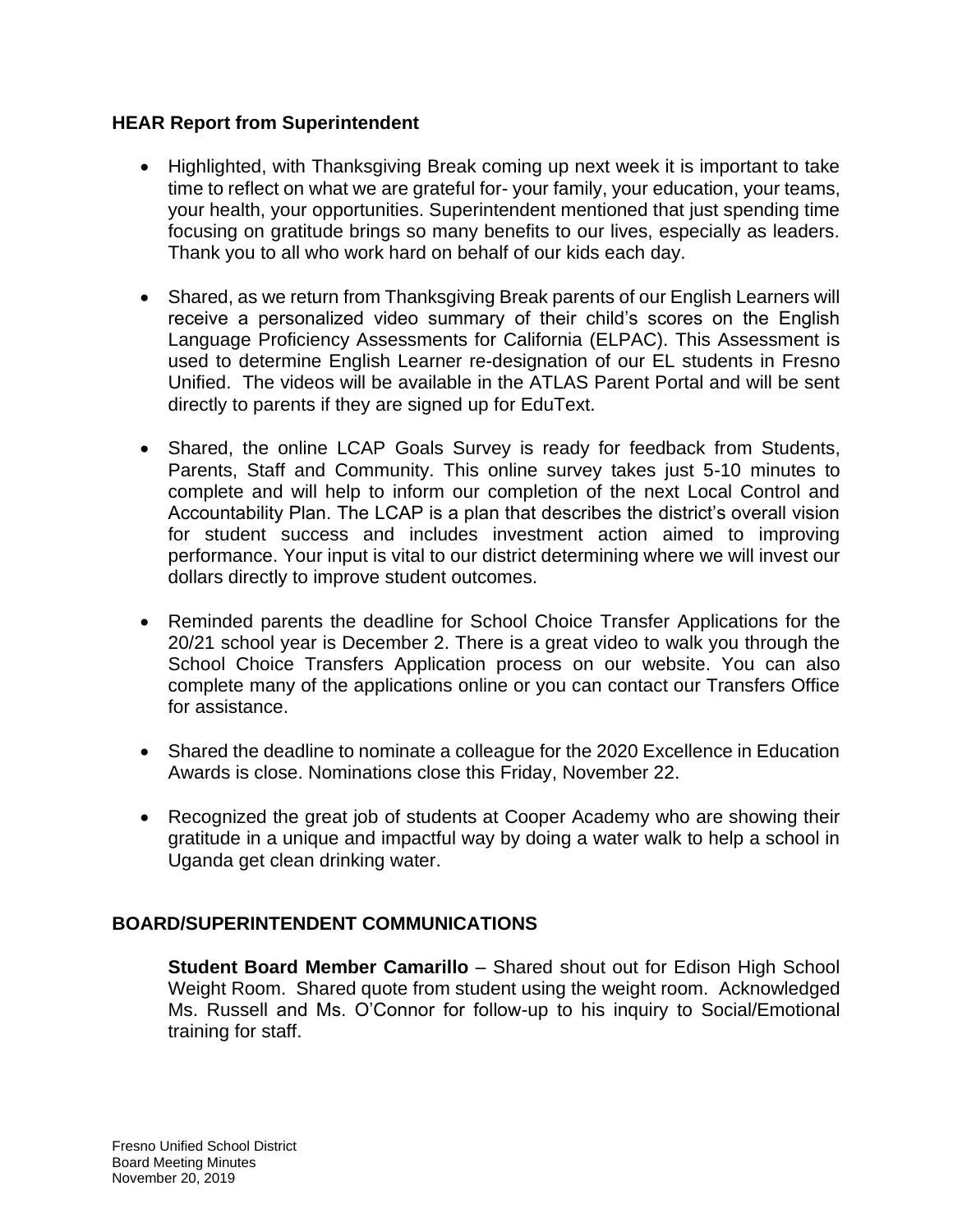pertaining to an incident at Bullard; Information pertaining to the district's lottery system. Information pertaining to wrestling program fund raising funds; Information pertaining to incident at Fresno High School summer school; Information pertaining to standards while employed by Fresno Unified; Information pertaining to the changing of the Community Advisory Council bylaws; Information pertaining to the hiring of a third physical therapist; Information pertaining to a ninth orthopedically impaired specialist, and two unfilled special education, manager **Member Major Slatic** – Brought forward a list of requests as follows: Information positions.

 **Member Mills** – Recognized Student Board Member Romero for leading the applause for the FHS Unified Sports Soccer team at a fall sports ceremony. Shared information she obtained pertaining to creating better workforce opportunities for students from attendance at the San Joaquin Valley Manufacturing Association Meeting.

 **Member Islas** – Expressed gratitude for those working for the district to create the Elementary for their Silent Traffic Campaign. Shared information pertaining to Latina Equal Pay Day. Recognized Fanny Her for her award of scholarship for the essay she wrote about kindness. Expressed sincere condolences to families who lost loved ones in the mass shooting in Fresno; encouraged those who could contribute to the memorial fund to do so. best educational system possible. Recognized parents at Leavenworth

 **Member Thomas –** Shared that \$100 would be provided to Ms. Padilla to help reach AP students' fundraising goal. Acknowledged Columbia Elementary for recognizing Veterans. Recognized and expressed gratitude for her Trustee Area Liaison Lauren Lima-Brown.

 **Board President Cazares** – Expressed heartfelt thanks to teachers, Water Project, if there is a GoFundMe account that could be shared. Requested date for the Bullard High School football game so all those wishing to support the administrators, Superintendent, fellow Trustees, nurses, psychologist, counselors, all those who make life better for students. Requested information for the Cooper team could attend.

## **OPPROTUNITY FOR PUBLIC COMMENT ON CONSENT AGENDA ITEMS**

 There were no members of the Public wishing to address items on the Consent Agenda.

 On a motion by Member Davis, seconded by Member Thomas, the consent a roll call vote of 6-0-0-1 as follows: AYES: Board Members: Davis, Islas, Mills, agenda was approved, apart from A-7 which was pulled for further discussion; on Major Slatic, Thomas, Board President Cazares. ABSENT: Member Jonasson Rosas.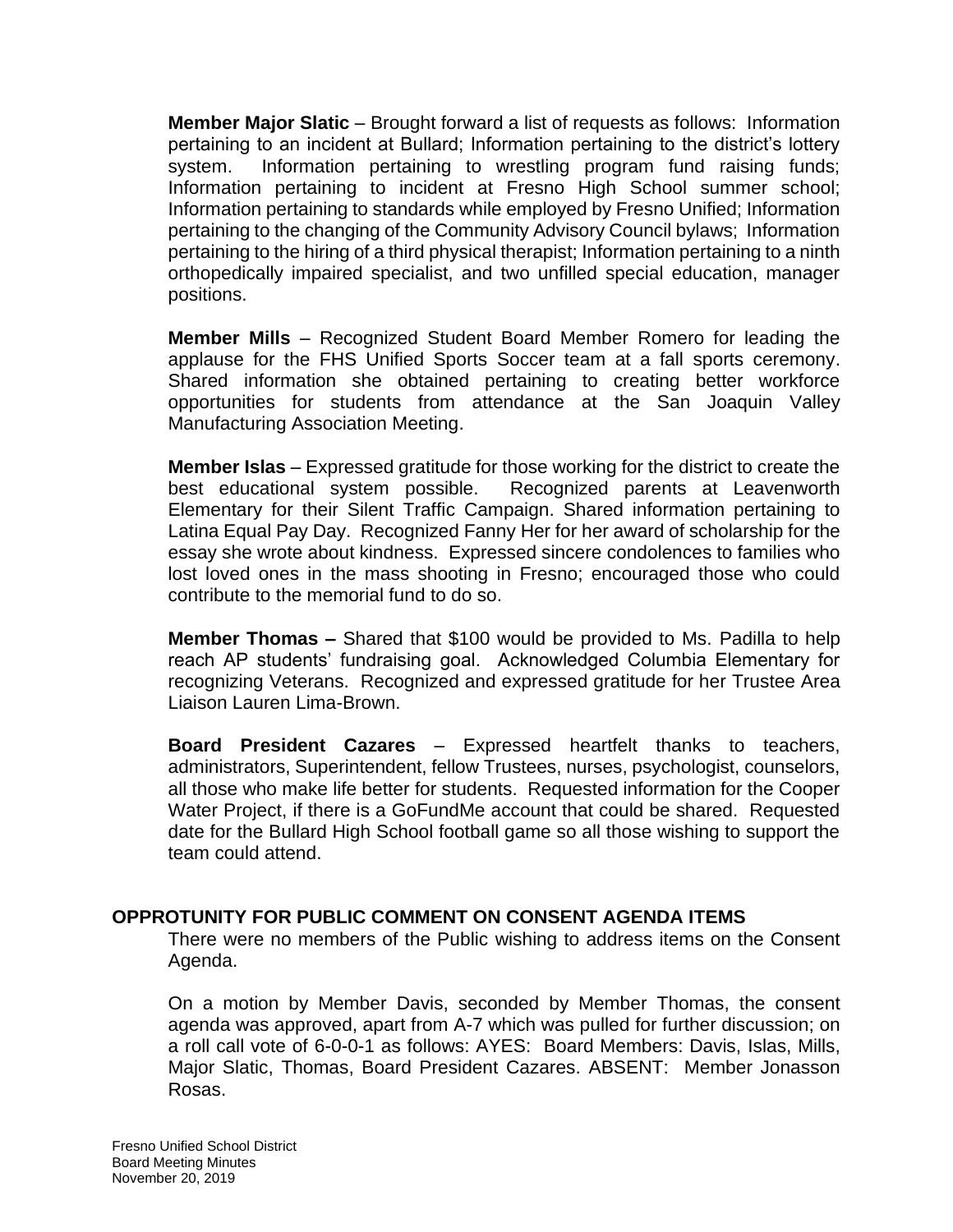# **A. CONSENT AGENDA**

- **A-1, APPROVE Personnel List APPROVED as recommended**, the Personnel List, Appendix A, as submitted.
- **A-2, ADOPT Findings of Facts and Recommendations of District Administrative Board**

 **ADOPTED as recommended,** the Findings of Fact and Recommendations of District Administrative Panels resulting from hearings on expulsion and readmittance cases conducted during the period since the November 06, 2019 Regular Board meeting.

 **APPROVED as recommended**, the draft minutes for the November 06, 2019 **A-3, APPROVE Minutes from Prior Meeting**  Regular Meeting.

## **A-4, ADOPT Resolution Ordering the Date of the Annual Organizational Meeting of the Governing Board**

 **ADOPTED as recommended**, a Resolution Ordering the Date of the Annual Organizational Meeting of the Governing Board as December 18, 2019. Pursuant to section 35143 of the Education Code of the State of California, the governing board of each district shall select an annual organizational meeting date. The date must fall within a 15-day period commencing on the day a new member's term begins or would begin, i.e. the same 15-day period applies to election and non- election years. Pursuant to California Education Code section 5017, in 2019 new member terms begin on the second Friday of December. Therefore, the 2019 annual organizational meeting date must fall between December 13, 2019 and no later than December 27, 2019.

#### **A-5, APPROVE Expansion of Fresno EOC, Street Saints Agreement to Tehipite APPROVED as recommended**, the description of the mentoring, leadership, and parent engagement services Street Saints will provide to the students of Tehipite **Middle School and Addams Elementary School**  Middle School and Addams Elementary School.

## **A-6, APPROVE Amendment 01 to Agreement CSPP-9075 for California State Preschool Program and APPROVE Amendment 01 to Agreement CCTR-9035 for General Child Care and Development Programs from the California Department of Education**

 **APPROVED as recommended**, Amendment 01 to contract CSPP- 9075 for California State Preschool Program and approve Amendment 01 to contract CCTR-9035 for General Child Care and Development Programs from the California Department of Education. Rates for each program include a 3.26 percent Cost of Living Adjustment (COLA). This increases the SRR for CCTR and CMIG contracts from \$47.98 to \$49.54. The SRR for CSPP contracts has been increased from \$48.28 to \$49.85 for full-day care, and from \$29.90 to \$30.87 for part-day care.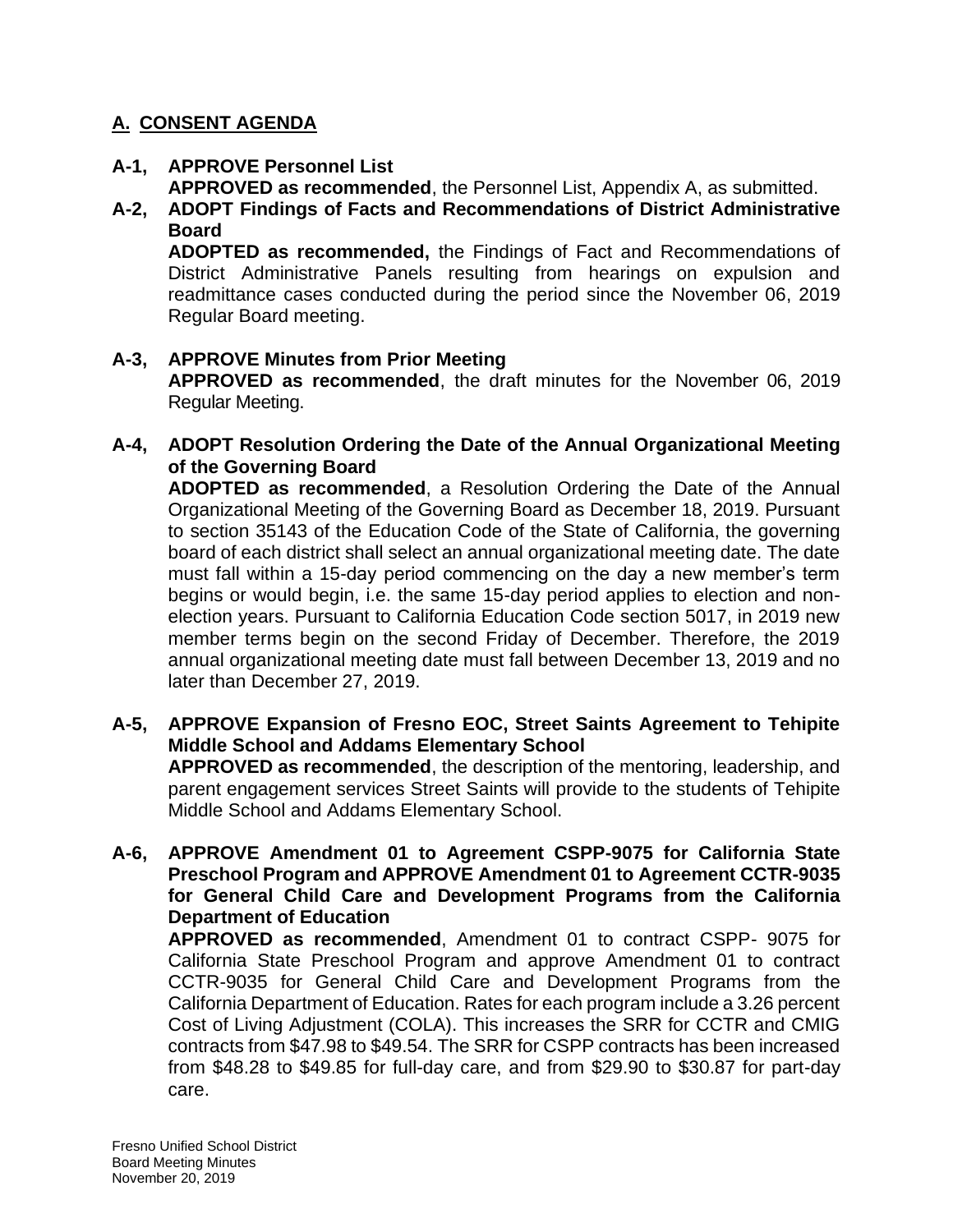### **A-7, APPROVE Submission of Renewal Grant Application by the Fresno County Superintendent of Schools to the California Department of Education for the After-School Education and Safety Program**

 Approval is requested for the submission of a renewal grant application by the Fresno County Superintendent of Schools to the California Department of Education for the After-School Education and Safety (ASES) program to continue after-school program services at 39 Fresno Unified school sites and one charter school site. The purpose of the ASES program is to support and provide academic and enrichment opportunities for students during the after school hours in a safe environment and offer students a broad array of enrichment activities including but not limited to homework assistance, physical fitness education, social emotional learning, and bicycle and pedestrian safety education. The ASES program involves collaboration among students, parents, school site staff, local parks and recreation departments, and individuals from community-based organizations. recreation departments, and individuals from community-based organizations.<br>The Superintendent <u>recommends approval</u>. Fiscal impact: There is no fiscal impact to the district at this time. Contact person: Kim Mecum, telephone 457- 3731.

 For the record, there were questions/comments from Board Members to address Agenda Item A-7. A summary is as follows: Requested more information pertaining to what ASES provides in the scope of services. Requested clarification pertaining to if a bicycle and pedestrian safety piece is included in the program. Requested clarification to if all elementary and middle schools have an ASES program. Where are gaps, waiting lists, what is the need to help eliminate gaps, so all families have access to an after-school program? Clarification pertaining to Saturday Academy. Requested a plan be provided to move 4,000 names on waiting list to an after-school program. Requested clarification pertaining to free and reduced qualification for after-school program. Executive Director Jeremy Ward and Manage Connie Cha were available to provide clarity.

 On a motion by Member Islas, seconded by Member Davis, Agenda Item A-7 was approved by a vote of 6-0-0-1 as follows: AYES: Board Members: Davis, Islas, Mills, Major Slatic, Thomas, and Board President Cazares. ABSENT: Member Jonasson Rosas

## **A-8, APPROVE Proposed Revisions for Board Policies 3100, 3260, 3290 and 3515.4**

 as follows: BP 3100 Budget; BP 3260 Fees and Charges; BP 3290 Gifts, Grants **APPROVED as recommended**, proposed revisions for four Board Policies (BP) and Bequests; and BP 3515.4 Recovery for Property Loss or Damage

## **A-9, DENY Claim GL19-0709-3412**

 **DENIED as recommended**, a Claim for Damages by a Minor, case GL19-0709- 3412. The Superintendent recommends the Claim be denied, and the matter referred to the district's Executive Director of Benefits and Risk Management for further handling. Fiscal impact: There is no fiscal impact to the district at this time. Contact person: Ruth F. Quinto, telephone 457-6226.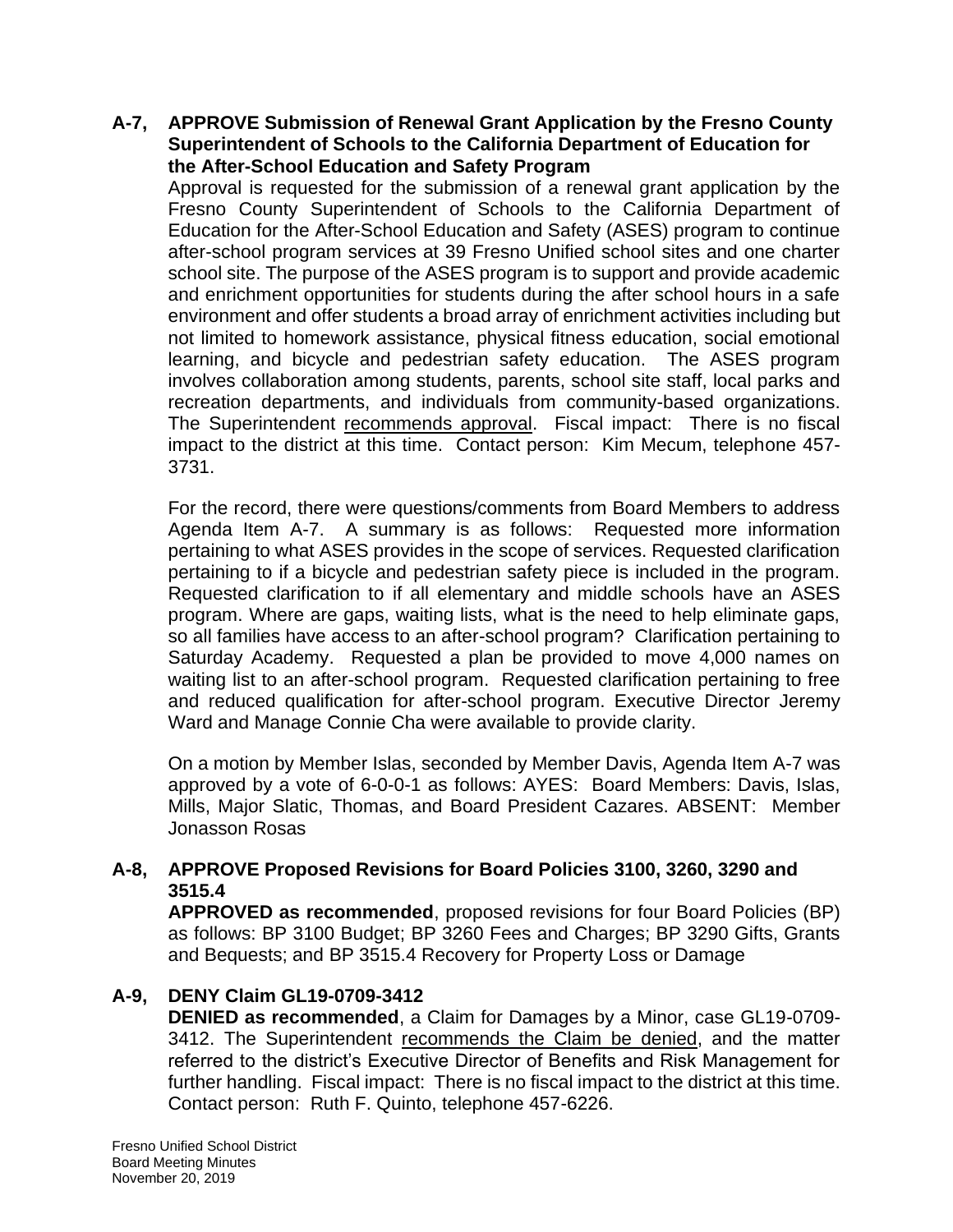## **END OF CONSENT AGENDA**

### **UNSCHEDULED ORAL COMMUNICATION**

**Andrew Fabela** – Donated time to Mark Arax.

**Claudia Diaz** – Spoke to concerns pertaining to lead in school drinking water.

Lacey Clark and Charity Godden – Spoke to a concern pertaining to parking at Sunset Elementary School.

 **Mark Arax** – Spoke to concern of lack of agriculture courses in Career Technical Education.

 **Emma Villa** – Spoke to difficulties faced in proper placement of student in the Special Education program.

 **Lark Atkin** – Spoke to concerns and needs in the Orthopedically Impaired program.

**Trina Sanchez** – Spoke to sibling preference for school transfers.

## **CONFERENCE/DISCUSSION AGENDA**

### **B-10, PRESENT and DISCUSS Special Education Investment Update**

 **Presented** and **Discussed** an overview of the "Improving Special Education Services in the Fresno Unified School District" – Investment Update. These updates are aligned to the recommendations from the Council of the Great City  Schools *Improving Special Education Services in the Fresno Unified School District* report.

### **OPPORTUNITY FOR PUBLIC COMMENT ON AGENDA ITEM B-10**

 **Lark Atkin** – Spoke to credentialing of and support for special education teachers. Onboarding and coaching for new teachers? Physical therapy in the District? Equipment purchased for Orthopedically Impaired program.

 For the record, there were questions/comments from Board Members to address Agenda Item B-10. A summary is as follows: Expressed concern pertaining to large caseloads. Requested information pertaining to caseload formula. Requested data for bullet points on slide eight of presentation, titled Related Services. Expressed concern pertaining to conditions of facilities. Requested information pertaining to training being supervised by Assistant Superintendent and what training is in place for teachers. Requested clarification on issue of retaining aides in special education positions. Requested recommendation on how to make hiring and retention of special education support staff better. Requested clarification on Parent University support for parents of special education students. Assistant Superintendent Beck and Chief Human Resources/Labor Relations Officer Idsvoog were available to provide clarity.

For the record, no action was required for this item.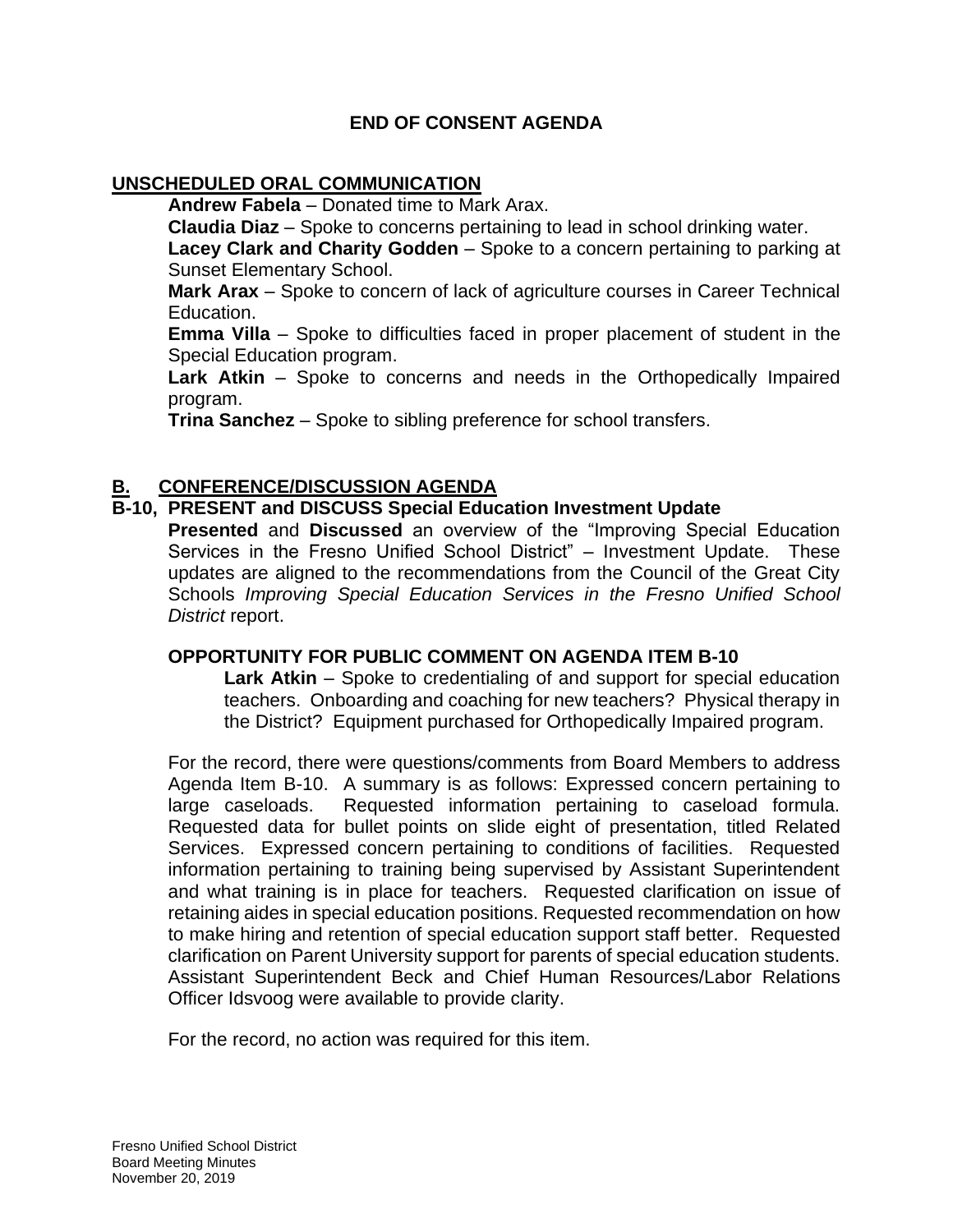## **B-11, PRESENT and DISCUSS Update Regarding the Joint Health Management Board**

 **Presented** and **Discussed** an update to the Board of Education regarding the Joint Health Management Board's (JHMB) strategic collaboration to manage and maintain the highest quality health benefits possible on behalf of our members.<br>For the record, there were no questions/comments from Board Members.

For the record, no action was required for this item.

 For the record, Member Mills requested to take Agenda Item B-13, ADOPT Resolution Ordering an Election to Authorize the Issuance of School Bonds, Establishing Specifications of the Election Order, and Requesting Consolidation with Other Elections Occurring on March 3, 2020 before Agenda Item B-12, DISCUSS and APPROVE Potential 2020 Bond Projects.

### **B-13, ADOPT Resolution Ordering an Election to Authorize the Issuance of School Bonds, Establishing Specifications of the Election Order, and Requesting Consolidation with Other Elections Occurring on March 3, 2020**  It is recommended the Board ADOPT:

- A. Resolution 19-24, which calls for a \$325 million Fresno Unified School District school facilities bond measure on the March 3, 2020 primary election ballot. The resolution and additional documentation will be provided prior to the November 20, 2019 Board meeting. Documentation includes the ballot measure abbreviated form (75 words), the ballot measure full text, and the tax rate statement.
- or
- B. Resolution 19-27, which calls for a \$500 million Fresno Unified School District school facilities bond measure on the March 3, 2020 primary election ballot. The resolution and additional documentation will be provided prior to the November 20, 2019 Board meeting. Documentation includes the ballot measure abbreviated form (75 words), the ballot measure full text, and the tax rate statement.

 Adoption of Resolution 19-24 and voter approval of the bond measure would authorize the district to issue \$325 million in bonds for facility improvements. Adoption of Resolution 19-27 and voter approval of the bond measure would authorize the district to issue \$500 million in bonds for facility improvements.

## **OPPORTUNITY FOR PUBLIC COMMENT ON AGENDA ITEM B-13**

 **Andrew Fabela** – Spoke to resources needed to complete projects and the need to move quickly before project costs increase. Also mentioned having adequate manpower in place to complete projects. Fresno Unified School District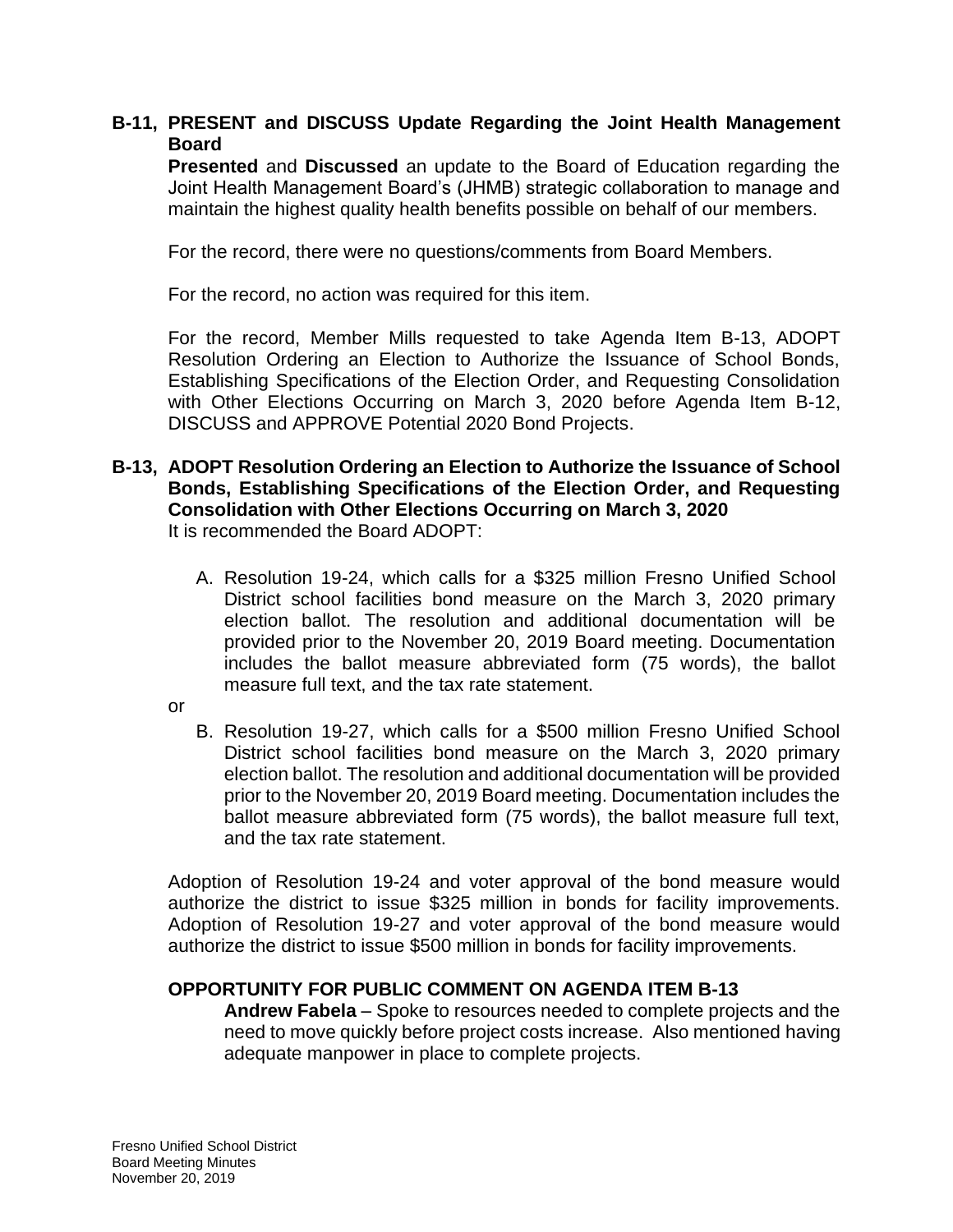For the record, there were questions/comments from Board Members to address Agenda Item B-13. A summary is as follows: With a \$390 million bond there would be no adverse effect on the District's credit rating. With local bond money there is opportunity for state matching funds. Would like to ask for \$390 million bond and list as many projects as able. Requested clarification on amount of tax increase associated with a \$390 million bond vs. a \$325 million bond. Clarification requested on requirements to receive state matching funds. What is the maximum bond amount before moving from a \$25 to a \$60 (per \$100,000 assessed value) tax increase? Requested clarification on credit rating process and how bonds effect credit rating. How does the District's credit rating compare to other district's? Deputy Superintendent/CFO Ruth F. Quinto, Chet Wang of Keygent, LLC were available to provide clarity.

For the record Member Jonasson Rosas returned to the meeting at 8:47 p.m.

 On a motion by Member Mills, to adopt Resolution 19-24 with a modification to amend the requested amount from \$325 million to \$390 million, seconded by Member Major Slatic Agenda Item B-13 was not adopted by a vote of 2-5-0-0 as follows: AYES: Board Members Mills and Major Slatic. NOES: Board Members Davis, Islas, Jonasson Rosas, Thomas, and Board President Cazares.

 On a motion by Member Davis, seconded by Member Islas, Resolution 19-24 was adopted at \$325 million by a vote of 7-0-0-0 as follows: AYES: Board Members: Davis, Islas, Jonasson Rosas, Mills, Major Slatic, Thomas, and Board President Cazares.

## **B-12, DISCUSS and APPROVE Potential 2020 Bond Projects**

 **Discussed** information regarding potential 2020 bond projects based on previous Board discussions. A matrix of potential bond projects will be provided prior to the November 20, 2019 Board meeting.

### **OPPORTUNITY FOR PUBLIC COMMENT ON AGENDA ITEM B-10**

 **Andrew Fabela** – Spoke to the conditions of the CTE buildings at Fresno High.

 For the record, there were questions/comments from Board Members to address Agenda Item B-12. A summary is as follows: Requested clarification if a category was made for special education dollars? Requested the Fresno High Site Master Plan be followed; staff not to designate modifications to the campus that do not fit into the site master plan. Request for assessment of Kirk Elementary School's portable classrooms. Expressed concern of the condition and number of classroom portables in the McLane Region, and if there is a category to address the concern? Requested clarification if the District has a list or metric to assess the age/deterioration/condition of portables. How will information be presented to the public on the ballot? Requested clarification on how career education is captured on the list, not seeing it listed. Can the Ventura and 10<sup>th</sup> Street project be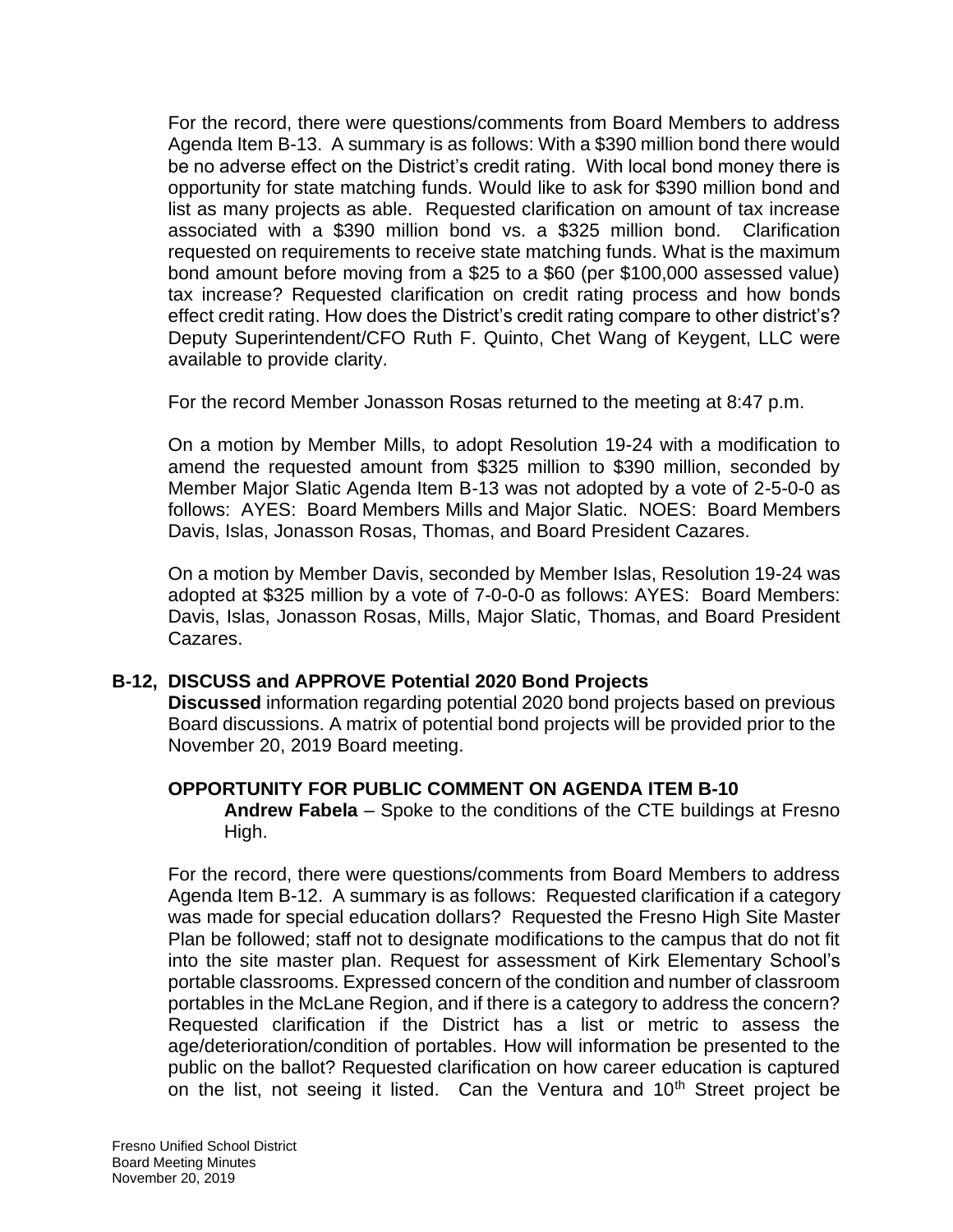completed in phases to allow a portion of funds to be allocated elsewhere? If a Board member has a priority project ask, Board members need to figure out where it fits and reprioritize. Support for Ventura and 10<sup>th</sup> Street project which will provide an Educational Resource Center for parents; instead of sending parents to several locations across the district. Traffic planning to limit congestion around schools. Requested an analysis of portables for safety and a recommendation from staff on how to address. Chief Operations Officer Karin Temple was available to provide clarity.

 On a motion by Member Islas, with a modification to amend to build in a review cycle for period reporting back of projects and assess progress, seconded by Member Thomas, Agenda Item B-12 was approved by a vote of 6-1-0-0 as follows: Board President Cazares. NOES: Member Mills. AYES: Board Members: Davis, Islas, Jonasson Rosas, Major Slatic, Thomas, and

# **C. RECEIVE INFORMATION & REPORTS**

The Board was in receipt of four items as follows:

### **C-14, RECEIVE Fresno Unified School District's First Quarterly Investment Report for Fiscal Year 2019/20**

 Board Policy 3430(a) requires the Superintendent, or designee, to supply the Board of Education with quarterly and annual reports on district investments. As of September 30, 2019, Fresno Unified School District is in compliance with Board Policy 3430(a) for investments.

## **C-15, RECEIVE Call for Appointments to California School Boards Association Delegate Assembly**

 Included in the Board binders is information pertaining to appointment to the California School Boards Association's (CSBA) Delegate Assembly. Each year Assembly. According to CSBA's Bylaws and Standing Rules, districts with an ADA of 30,000 or above, qualify to appoint or reappoint representative(s) from their board to the CSBA's Delegate Assembly for a two-year term beginning April 1, member boards elect and/or appoint representatives to CSBA's Delegate 2020 through March 31, 2022.

## **C-16, RECEIVE Constituent Services Quarterly Reporting**

 Included in the Board binders is the Constituent Services Quarterly Reporting for Constituent Services activities for the time period of August 1, 2019 through October 31, 2019. Also included is the Quarterly Reporting for the Valenzuela/Williams Uniform Complaint Procedures from August 1, 2019 through October 31, 2019 in accordance with Education Code § 35186

## **C-17, RECEIVE Aspen Ridge High School Charter Petition**

 Aspen Public Schools, Inc. has delivered a petition to the district seeking authorization to open a new charter, Aspen Ridge High School. The charter seeks